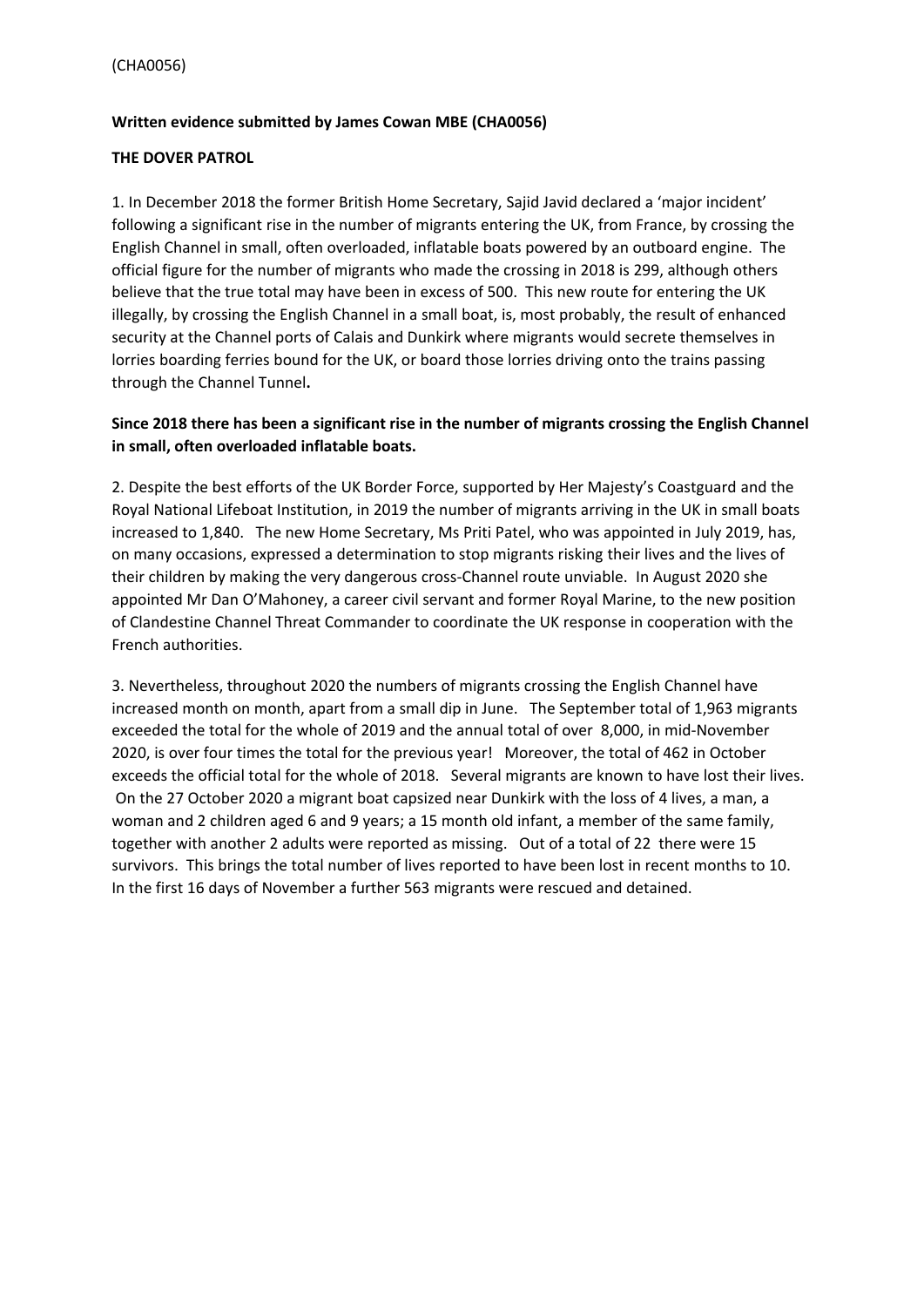

# Channel crossings by migrants in small boats

Number of people reaching the UK each month since September 2019

**The number of migrants crossing the English Channel in small boats has increased month on month throughout 2020. Almost 2,000 arrived in September. By mid-November the annual total had increased to over 8,000**.

#### THE UNITED KINGDOM'S MAIN LINE OF DEFENCE

4. At sea the main line of defence, to protect the UK against illegal immigration and illegal imports, is the Border Force. In the English Channel there are two cutters, HMC Seeker and HMC Vigilant based at Dover and Ramsgate, together with three smaller coastal patrol vessels. These Border Force vessels are supported by the lifeboats of the Royal National Lifeboat Institution, in particular the lifeboats based at Dover and at Ramsgate. Coordination, for what has become the UK's longest running peacetime search and rescue operation, is, to say the least, complicated. In addition to the joint Anglo-French Intelligence Centre at Calais and the Coastguard Operations Centre at Dover there are three other intelligence centres In the UK: the Border Force National Maritime Intelligence Bureau, the Joint Maritime Coordination Centre and the National Maritime Information Centre, all at Portsmouth.

Figures include migrants intercepted in the English Channel or detained by Border Force after reaching the UK Source: Home Office/BBC research **BBC**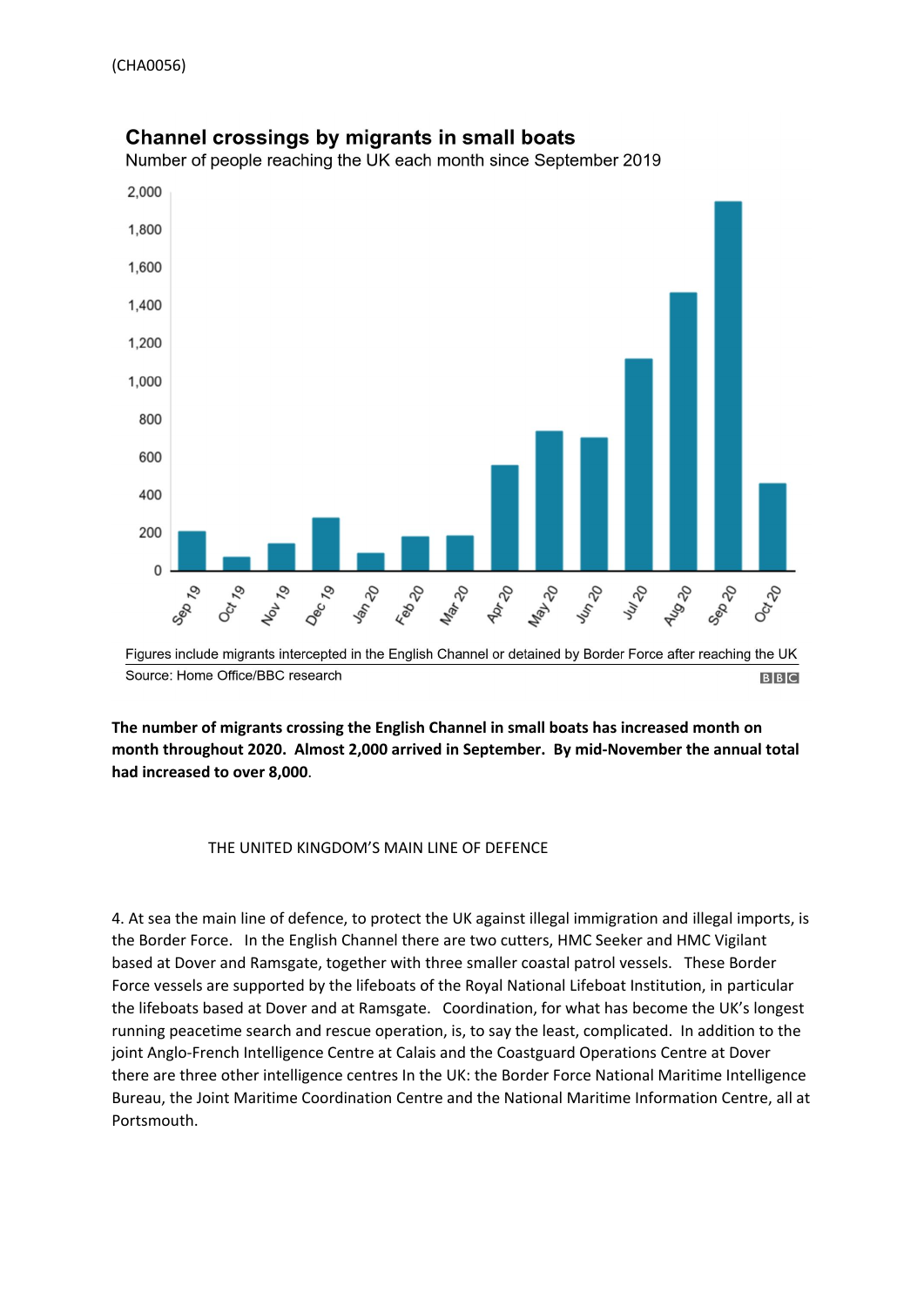## **HMC Seeker, one of two UK Border Force cutters based at Dover to patrol the English Channel to intercept migrants attempting to enter the UK in small boats.**

#### AIR SUPPORT

5. Although the distance between France and the UK Is not much more than 21 miles, between Calais and Dover, the sea area in a box with Dungeness, Ramsgate, Dunkirk and Boulogne-sur-Mer at each corner is some 1,700 square miles, a very large area when searching for a small boat, particularly at night and in poor visibility. Air support with the proverbial 'eye in the sky' provides the crew of a surface vessel with an enormous advantage. In this respect the UK government is to be applauded for the number and range of aircraft that have been tasked to provide the Border Force, together the lifeboats of the RNLI, with air support. The aircraft, to patrol the English Channel when the weather favours a crossing in a small boat, often large numbers of boats, are provided by the Ministry of Defence and HM Coastguard.

6. Those aircraft provided by the MoD include the Boeing P-8 Poseidon maritime patrol aircraft, the Airbus A400M Atlas transport aircraft and the Beechcraft Shadow R1 surveillance aircraft, all flown by the RAF, together with the Thales Watchkeeper unmanned aerial vehicle (drone) which is flown by the British Army. Of these four, quite different aircraft the P-8 Poseidon is, without doubt, the most capable, but with a quoted operating cost of £35,000 per flying hour it can be likened to using a hammer to crack a walnut and, moreover, it's a very expensive hammer! The deployment of a very large transport aircraft, the Airbus A400M Atlas, to carry a pair of binoculars to conduct a visual search of the Channel for boats carrying migrants simply beggars belief!

## **Using the large Airbus A400M Atlas transport aircraft to conduct a visual search for boats carrying migrants, with a pair of binoculars, simply beggars belief**!

7. Of the three manned aircraft, the Shadow R1 with its X-band surveillance radar and Wescam MX-15 electro-optical camera turret is probably the most suitable for the role, although it's still a hammer being used to crack a walnut, albeit a somewhat less expensive hammer than the Boeing P-8 Poseidon sub-hunter.

## **Of the three manned aircraft deployed by the RAF to support the UK Border Force the Shadow R1 is most suited to the role of searching for small boats carrying migrants across the English Channel.**

8. In addition to those aircraft that may be seconded by the Ministry of Defence to the Home Office, to provide 'Military Assistance to the Civilian Authority', to support the Border Force with aerial surveillance, HM Coastguard also has a small fleet of fixed-wing aircraft for search and rescue duties based centrally at Doncaster. These aircraft, two Beechcraft King Air's and a Piper Navajo which, like the RAF Shadow R1 have radar and an electro-optical camera turret, fly regular patrols of the English Channel

### **Her Majesty's Coastguard has two King Air's and a Piper Navajo, closest to the camera, based centrally at Doncaster for search and rescue duties**.

9. Also, as well as using manned aircraft to direct surface vessels to those migrants who have willingly placed themselves in danger and now need 'rescuing', the ongoing operation in the English Channel has proved to be an excellent opportunity to test the utility of two fixed-wing unmanned aerial vehicles, commonly called drones. On the UK side of the median line, half-way between England and France, the Border Force is supported by the Royal Artillery with a Thales Watchkeeper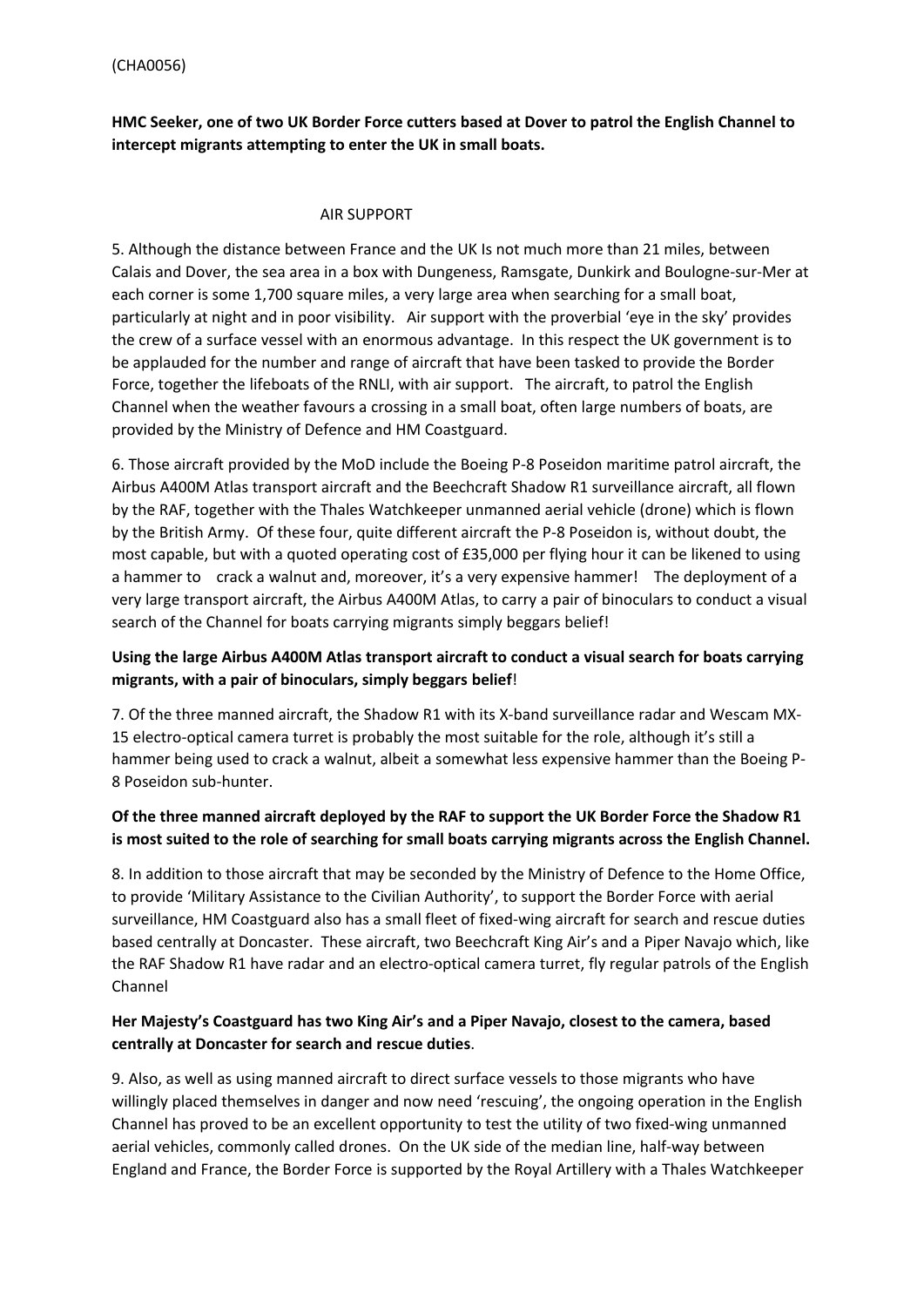and a civil contractor also provides support with a Tekever AR5 drone, registration G-TEKV. Both aircraft are flown from Lydd from where the latter drone, the AR5 makes regular patrols of up to 6 hours, spotting small boats containing migrants and reporting their positions to a control room located at Lydd.

10. A typical day, in good weather, will see the RAF Shadow R1 arriving on task, over the Channel at around 01:00 hrs to fly a barrier patrol for some 4 hours. This aircraft will be relieved by one of the Coastguard aircraft, to continue the patrol, before being relieved by the Tekever AR5 drone. In the meantime up to four UK Border Force cutters and patrol boats will be at sea, together with three RNLI lifeboats.

## **The Border Force is supported by two drones which are flown from Lydd airfield near Dungeness. The Thales Watchkeeper, on the left, and the Tekever AR5.**

### COMMAND AND CONTROL

11. All multi-agency operations require command and control (C2) and the ongoing operation in the English Channel is no exception. However, for two years, since 2018, the principal control has been the weather; migrants cross the Channel when an anti-cyclone (high pressure) is in charge of the weather with light winds and calm seas. Command comes from the criminal gangs who arrange the sailings with, according to a recent ITV investigation, payment made to an intermediary in London. The payment of thousands of pounds is held in an account in the UK until the journey has been completed, giving the whole operation an impression of legitimacy.

12. After two years of illegal immigration with numbers increasing, year on year, the current UK strategy with ships at sea and aircraft in the air, all on the UK side of the median line, has proved to be futile! On one day in September, 394 migrants in 26 boats completed a successful crossing after being 'rescued' by the Border Force. Moreover, although there have been many reports of the French being complicit, permitting the migrants to leave the beaches of northern France, between Dunkirk and Boulogne-sur-Mer, this isn't always true. In one weekend in October there was a report of 550 migrants being detained by the French whilst a further 220 were 'rescued' by the UK Border Force and the RNLI on the same day.

### A NEW STRATEGY

13. The significant increase in the number of migrants entering the UK across the English Channel brings into question the current UK strategy of 'rescuing' the migrants at sea. If this highly dangerous route is to be closed down, then a new strategy will be required in 2021, after the anticipated winter weather respite. Many will agree that the answer lies on the beaches of northern France and not in the middle of one of the world's busiest shipping lanes. In a recent report the Independent Chief Inspector of Borders and Immigration, David Bolt stated, *'The key to tackling the small boat threat is prevention: stopping the boats from setting off from the beaches and ports in northern France*.' The report also highlights the fact that, unlike larger vessels, the small boats used by the migrants do not carry transponders and are too small to register on radar.

14. A further piece of advice is, *'Don't reinvent the wheel. Better to 'steal' someone else's wheel and paint it in your own colours*'! In this case, part of the answer, that part that involves the provision of air support, may be found on the other side of the Atlantic, in the USA. Formed in 1941, to mobilise the nation's civilian aviation resources, the US Civil Air Patrol, now an auxiliary of the US Air Force, has a fleet of 550 light aircraft, mostly Cessna 172's and 182's, flown by volunteers. These aircraft, together with their volunteer crews, account for some 80% of all overland search and rescue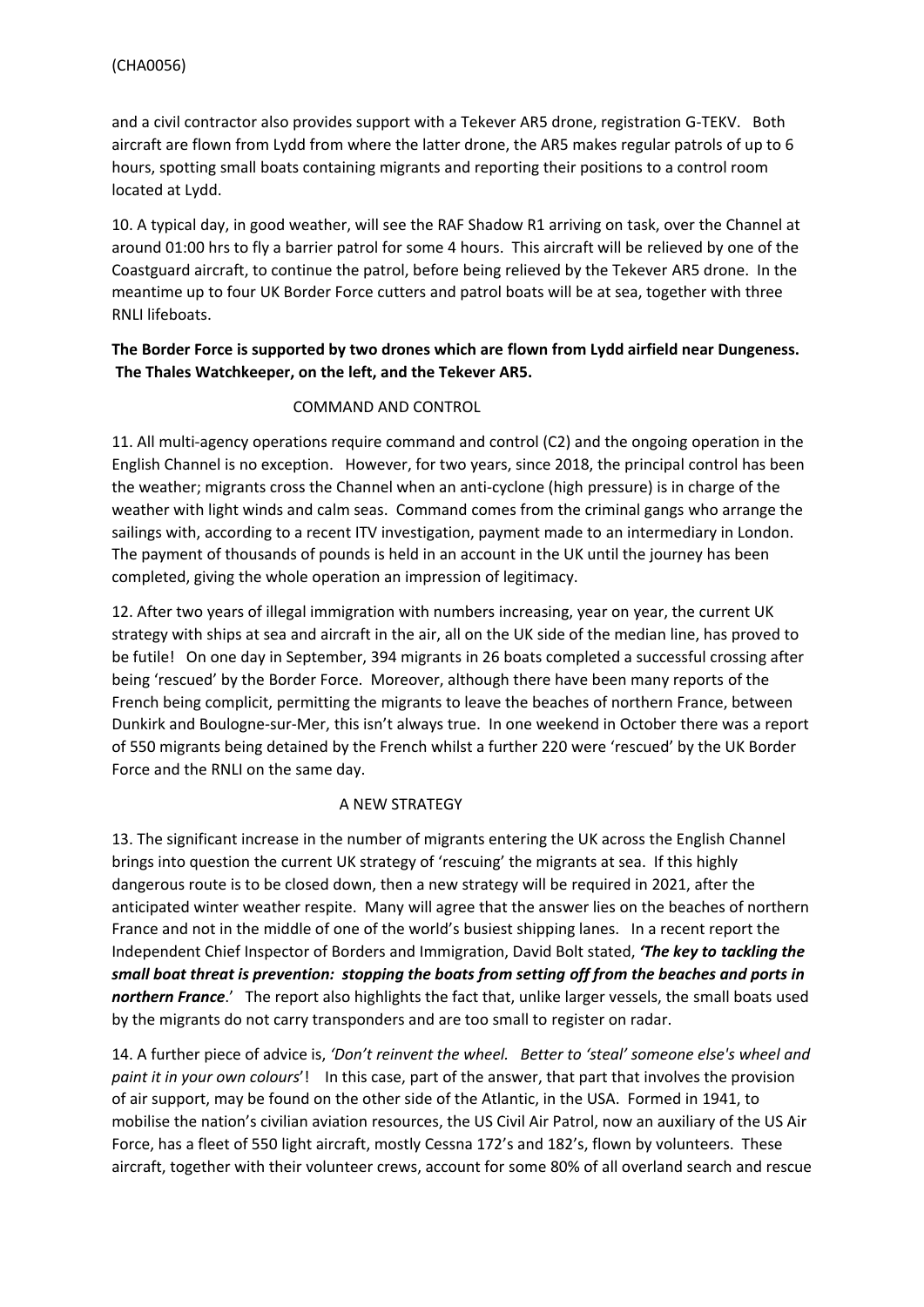missions on behalf of the USAF, as well as responding to major incidents in support of the Federal Emergency Management Agency (FEMA). A complimentary organisation, also in the USA, is the US Coast Guard Auxiliary (Air) which recruits volunteers, those with their own light aircraft, fo fly Coast Guard and Homeland Security missions, on the coast and offshore between Florida and Cuba.

## The US Civil Air Patrol has a fleet of 550 light aircraft, mostly Cessna 172's and 182's flown by **volunteers for SAR missions and to support the Federal Emergency Management Agency with aerial reconnaissance during national emergencies**.

15. Compared to the deployment, by the 'high tech' aircraft such as the P-8 Poseidon and Shadow R1, together with those aircraft belonging to HM Coastguard, the alternative, a 'low tech' light observation aircraft will require some lateral thinking by the Clandestine Channel Threat Commander and his colleagues! Nevertheless, with the cooperation of the French Police Aux Frontieres, who already fly occasional coastal patrols with a Cessna 172 Skyhawk, a joint operation to patrol of the beaches of northern France, between Dunkirk and Boulogne-sur-Mer, should prove to be just as effective as those similar patrols that take place in the USA. Patrols that are flown by the volunteers of the US Civil Air Patrol and the US Coast Guard Auxiliary (Air).

16. The strategy would be one of 'deter and detect' with overt air patrols. These patrols would deter those migrants who are gathering on secluded beaches whilst, at the same time, detecting those who are seen to be deploying inflatable boats. The light observation aircraft, flown by volunteers, would patrol during daylight hours, most probably using the same binoculars carried by the A400M Atlas transport aircraft! Drones, for example the Tekever AR5 with its thermal imager, would continue the patrol at night. This combination of a light observation aircraft flying during daylight hours, together with drone for night operations, would be extremely cost effective compared to the current multi-million pound strategy, a strategy which is known to have failed. Moreover, the airborne response would be proportional to the threat and 'persistent' patrolling would remain within budget.

17. If the proposed joint Anglo-French operation, with volunteers flying light observation aircraft, proved to be a success then, sensibly, the UK government would be persuaded to form its own HM Coastguard Auxiliary (Air). To join the 3,500 volunteers of the Coastguard Rescue Service, together with the 5,600 volunteer crew members of the RNLI lifeboats, to patrol the UK's 11,000 miles of coastline. This initiative that should be promoted at the earliest opportunity, many experienced general aviation pilots will agree. The same pilots who have the right skills, who fly the right aircraft and who wish to support the government and their local communities as a volunteer, as an airborne auxiliary coastguard officer.

James A Cowan MBE BA CF FRIN

November 2020

Note:

The author is a former RAF Nimrod captain who, with Crew 7, No 201 Squadron, flew the longest operational maritime patrol sortie of over 19 hours during the Falklands conflict. He was also the leader of RAF 'Exercise Northern Venture' which completed a circumnavigation of the Northern Hemisphere with two DHC1 Chipmunk light training aircraft, flying across Europe, Russia, North America and the North Atlantic, before returning to the UK. After retiring from the RAF he was employed as a police pilot with the North East Air Support Unit and also as an air ambulance pilot